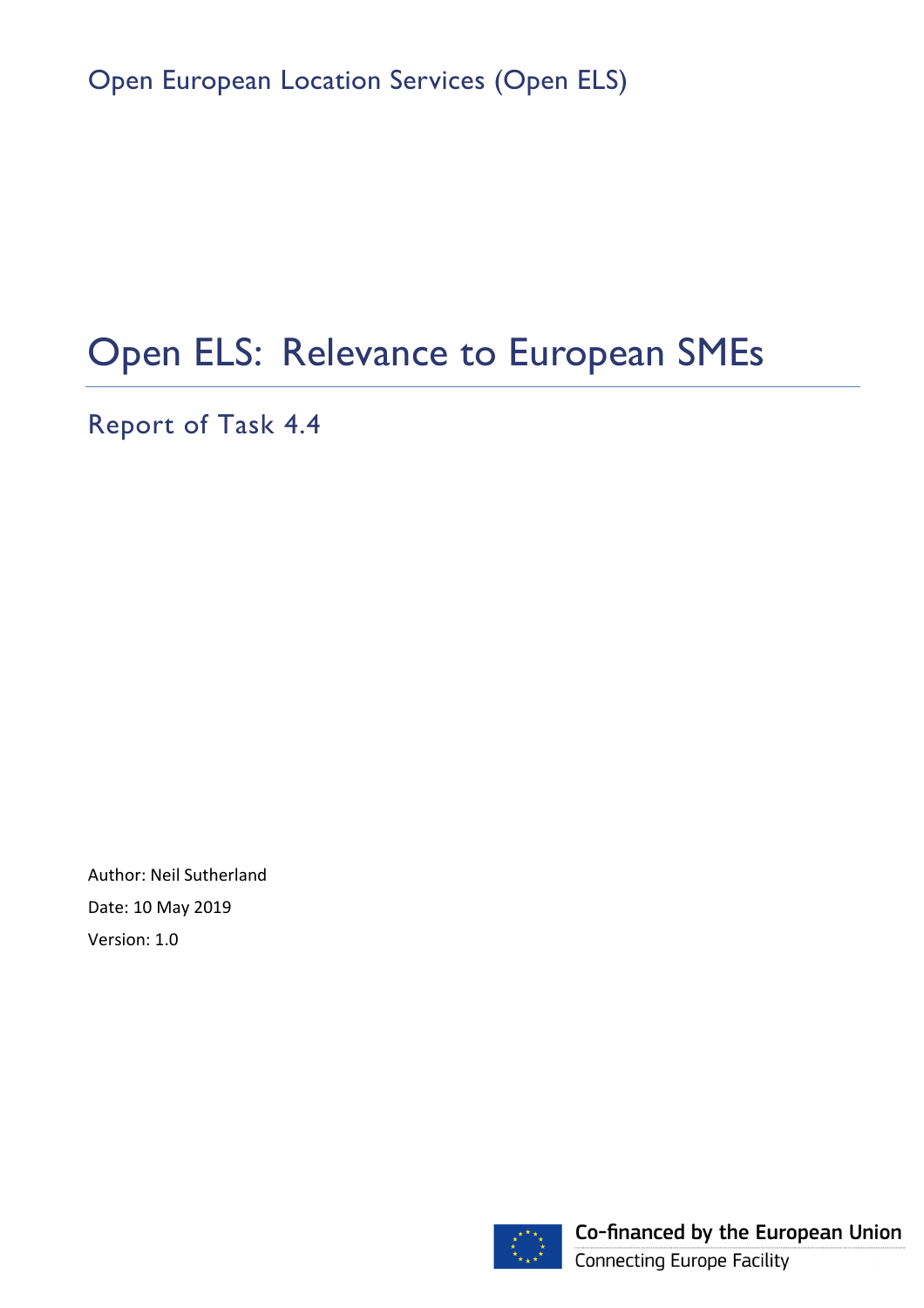# Change Summary

| Version | Date       | Author/Editor          | <b>Change Summary</b> |
|---------|------------|------------------------|-----------------------|
| 1.0     | 10/05/2019 | <b>Neil Sutherland</b> | Final report          |
|         |            |                        |                       |
|         |            |                        |                       |
|         |            |                        |                       |
|         |            |                        |                       |

# **References**

| Ref. | Title/Version/Publication Date/Author |
|------|---------------------------------------|
|      |                                       |
|      |                                       |
|      |                                       |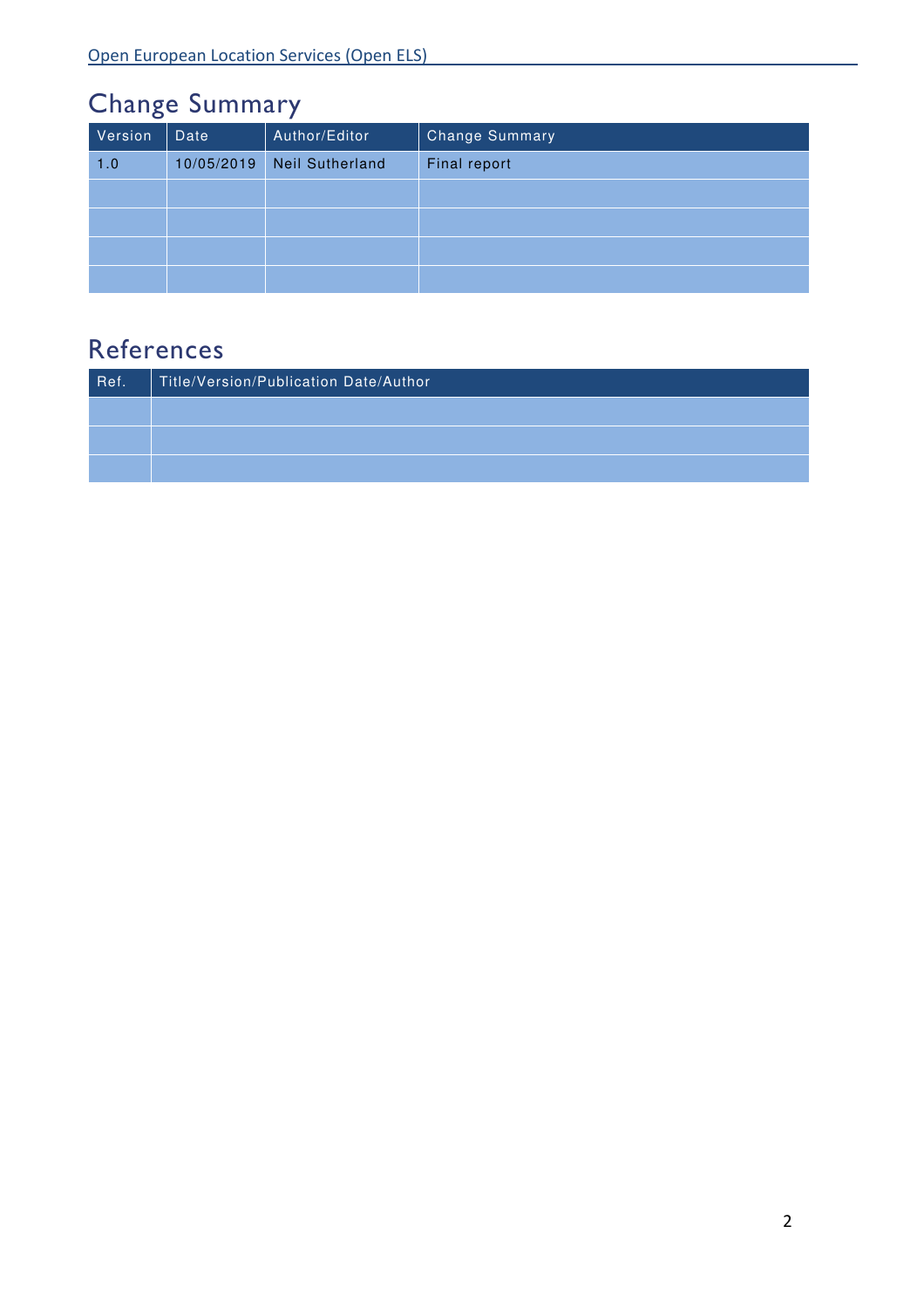# **Contents**

| $\mathbf{1}$   |     |  |
|----------------|-----|--|
| $\overline{2}$ |     |  |
| 3              |     |  |
|                | 3.1 |  |
|                | 3.2 |  |
| 4              |     |  |
|                | 4.1 |  |
|                | 4.2 |  |
|                | 4.3 |  |
|                | 4.4 |  |
|                | 4.5 |  |
| 5.             |     |  |
|                | 5.1 |  |
|                | 5.2 |  |
| 6              |     |  |
| $\overline{7}$ |     |  |
| 8              |     |  |

 $\bar{\mathbf{I}}$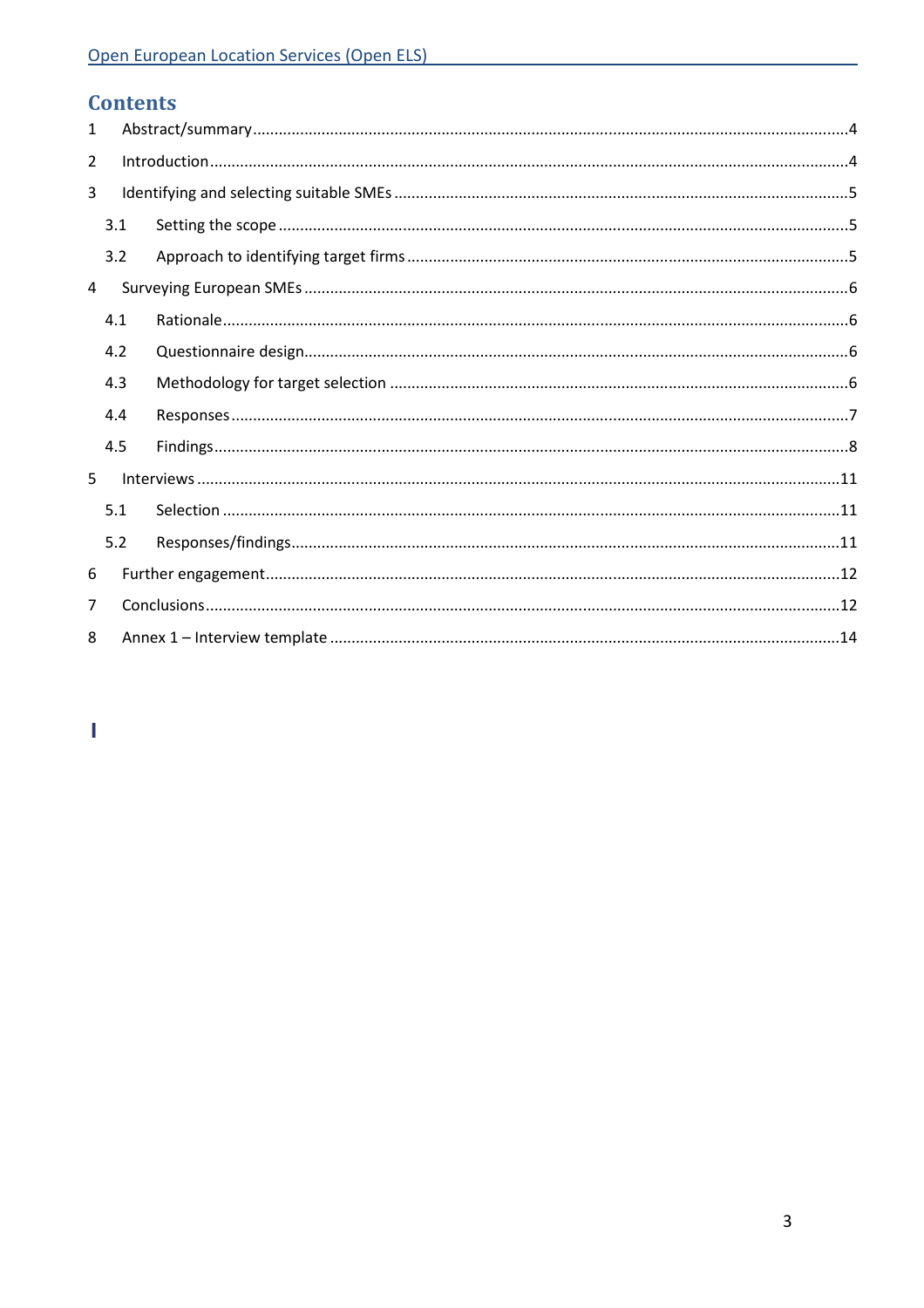## 2 Abstract/summary

Small and medium enterprises may be an important secondary market for Open European Location Services, which are designed primarily to meet the needs of the European institutions. Task 4.4 has explored the opportunities within the SME sector by engaging with a select group of businesses across Europe. This work included an online survey which, though by no means representative of the SME population, found strong interest among the target group. Among the 26 firms that provided full responses:

- Almost all use geospatial data in services for customers already
- Almost all use official maps, but many also use OpenStreetMap and Google
- All data themes examined are of interest the top three are Administrative Units, Cadastral Parcels and Transport Networks
- Every one of the proposed open services is of interest to a large majority of respondents
- Almost two-thirds say cross-border connectivity is extremely or very important
- Perceived benefits are widely spread across product & service improvement and cost reductions
- Web services are popular but data downloads are required by a third of respondents

Interviews were conducted with six of the survey respondents, either face-to-face or by telephone, to explore in more detail why they responded as they did and how they might use the Open ELS services in their business.

Further engagement included inviting SMEs to provide feedback on the proposed user interface and an invitation to a webinar in which the working interface was demonstrated.

Task 4.4 was complementary to the work of Task 4.6 (Marketing) which encompassed conference presentations and demonstrations at events where SMEs were represented.

# 3 Introduction

This report summarises the Open ELS project's direct engagement with Small & Medium Enterprises (SMEs).

The purpose of the SME Engagement task is set out in the Grant Agreement:

Small and medium-sized enterprises of specific IT market domains will be engaged and their demand and needs for establishing Open ELS as innovative and user oriented solutions will be analysed. They will furthermore be encouraged to take up the services required.

Engagement will be enabled by the initial release of Open ELS Products and Services and feedback from SMEs will allow enhancement of the initial release. The engagement may include workshops, in-depth meetings and interviews or participation in challenges – all activities will encourage the use of the services by SMEs to develop strong relationships to support use & sustainability of the services beyond the end of the project period.

It is important to recognise that the needs of SMEs are not the primary driver for the creation of Open European Location Services, which are designed primarily to support the geospatial needs of the European institutions. Nevertheless the project team wanted to explore the extent to which the proposed services could fulfil the geospatial data needs of SMEs operating in key sectors, particularly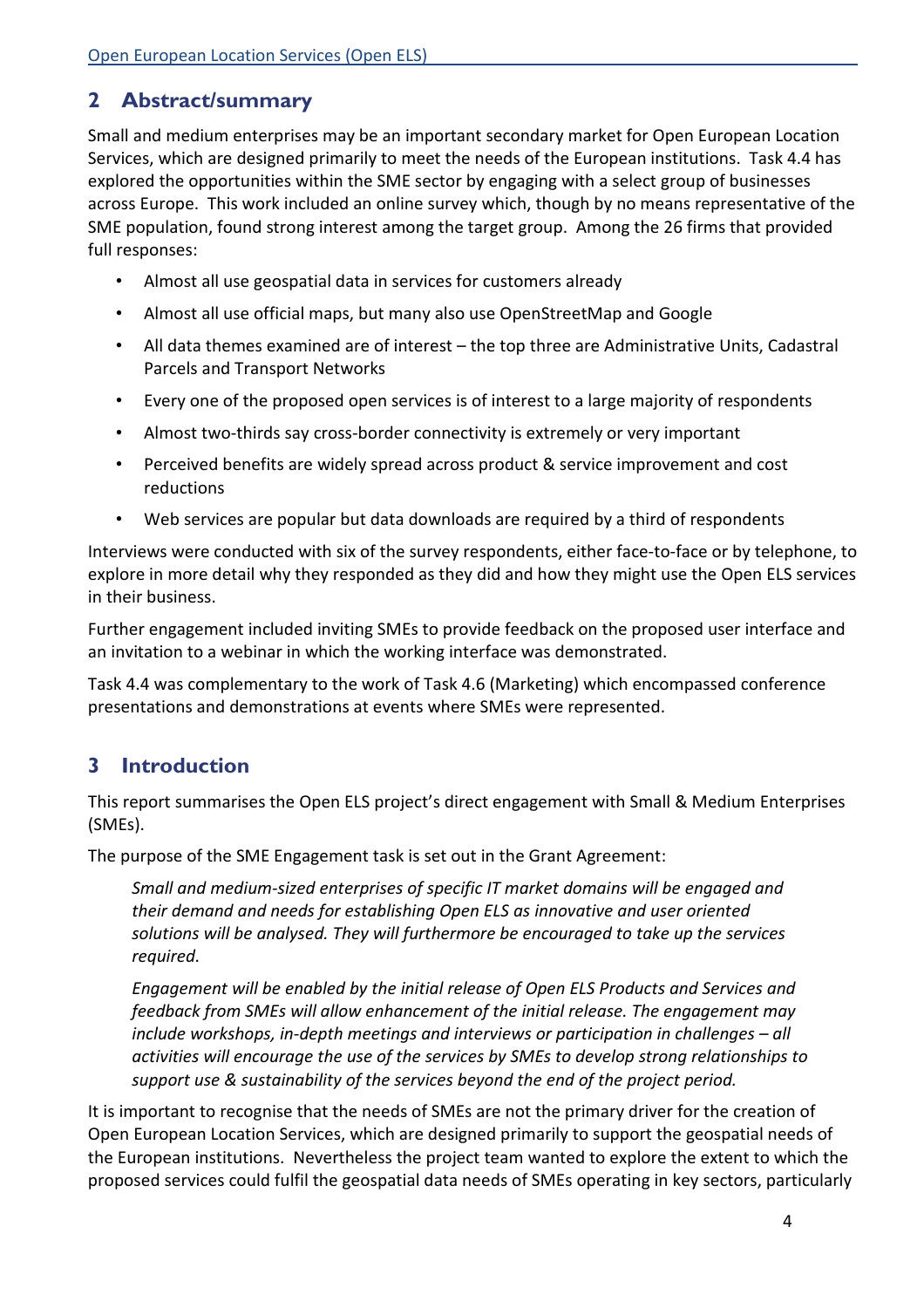those that provide value-added services, because providing open services to fledgling commercial operators might offer significant economic benefits in its own right. By understanding what interest SMEs might have in working with Open ELS, and what value might be gained on both sides, the team hoped to establish how SMEs might fit into a future ELS ecosystem.

# 4 Identifying and selecting suitable SMEs

### 4.1 Setting the scope

The first challenge facing the team was to establish the desirable characteristics of businesses with which the Open ELS project should engage.

The project team agreed to adopt the European Commission definition of SMEs, which includes businesses having up to 250 employees and less than €50m annual turnover.

Location services of the type envisaged by the Open ELS project may be useful in a wide range of business domains. Nevertheless, for reasons of practicality, it was decided to focus on fields of business activity where the need for location data is known to be important. The earlier ELF project had identified priority customer segments for such services:

- Energy and Infrastructure
- Emergency Services
- Transport
- Real Estate
- Finance and Insurance

After discussion the Environmental Services sector was added to the list.

Other characteristics sought of target firms were:

- Value-added resellers, rather than end-users
- Cross-border or multi-country in scope
- Geographically spread across Europe

#### 4.2 Approach to identifying target firms

Having decided on the type of business to target, the next step was to identify firms to contact.

A request was issued to the Permanent Correspondent at every EuroGeographics member organisation, asking for details of firms known to them that might meet the target requirements. This produced only a handful of useable contacts, with limited geographical spread. In retrospect this weak response is perhaps not surprising, since many national mapping and cadastral agencies do not maintain direct relationships with small firms in specialised fields.

It was acknowledged that the names of suitable SMEs might be recorded in various business databases, but with limited resources the problem remained of deciding which to contact. A new approach was needed.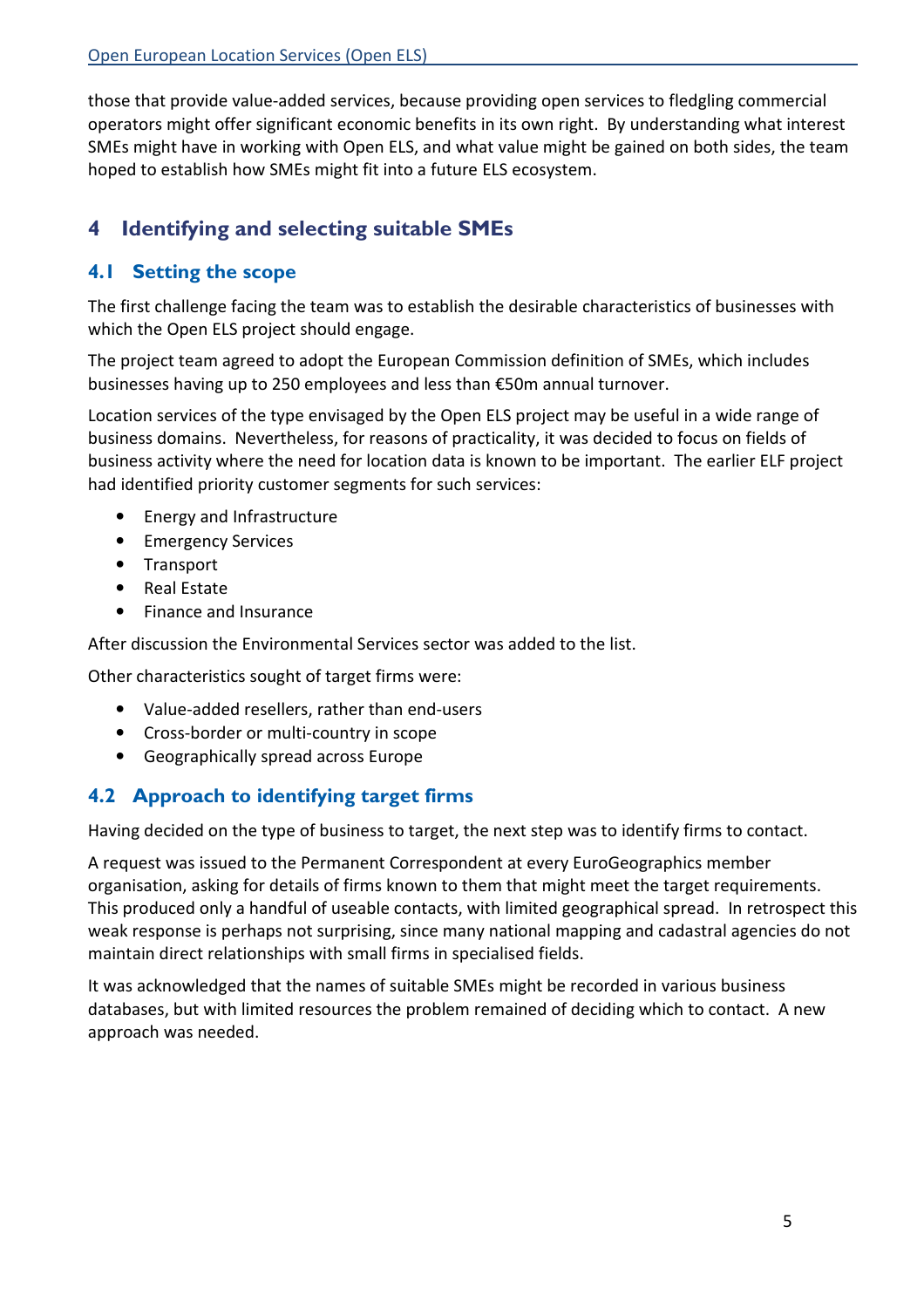# 5 Surveying European SMEs

#### 5.1 Rationale

The initial approaches described above produced an insufficient number of contact details for SMEs fitting the profile described in Section 4.1.

The decision was therefore taken to design a survey that could be issued to large groups of potential users, providing a self-selecting sample of interested users together with sufficient information about their businesses to allow the project team to decide which to follow up.

#### 5.2 Questionnaire design

The questionnaire was designed to obtain information from respondents that would enable the project team to select the most suitable firms for active engagement. The potential for analysis of the data at the aggregate level was a secondary consideration.

The questionnaire was divided into three sections:

- 1. Using geospatial data in your business: current usage; whether for customer or internal business use; data themes of interest and whether for customer or internal business use; interest in proposed open services; importance of cross-border harmonisation; preferred method of data delivery
- 2. About your business: customer business sectors; staff numbers; turnover; home country; number of other countries served
- 3. Keeping in touch: contact details and approval for future contact

The full questionnaire is at Appendix 1.

#### 5.3 Methodology for target selection

The firms identified by EuroGeographics members, together with other known contacts from the European Location Framework project and Deloitte Belgium (who were contracted to Task 1.4), produced a list of 37 contacts with a high probability of fitting the target market.

Recognising that a wider catchment would be needed to provide a good short list of targets to engage, the team used EuroGeographics' records of people who had downloaded the organisation's EuroGlobalMap 1:1 million scale open data. The database was filtered to include only those who had downloaded data for business use and who had given permission for contact by third parties. With de-duplication, and elimination where possible of public sector organisations, this process produced a list of 275 contacts with a reasonable probability of fitting the target market.

The survey was sent to the identified contacts with a covering email, taking care to ensure GDPR compliance in the case of the EuroGlobalMap users.

In order to broaden awareness and reach target firms unknown to the project partners, the survey was also shared on Twitter and Facebook. With further sharing and retweets this reached a wide audience; albeit with a low individual probability of fitting the target market.

Another source of potential contacts was the list of partners maintained by Esri, Inc. The list is categorised by business size and business sector, which helped with making a manual selection of 30 firms with a good fit to the target market.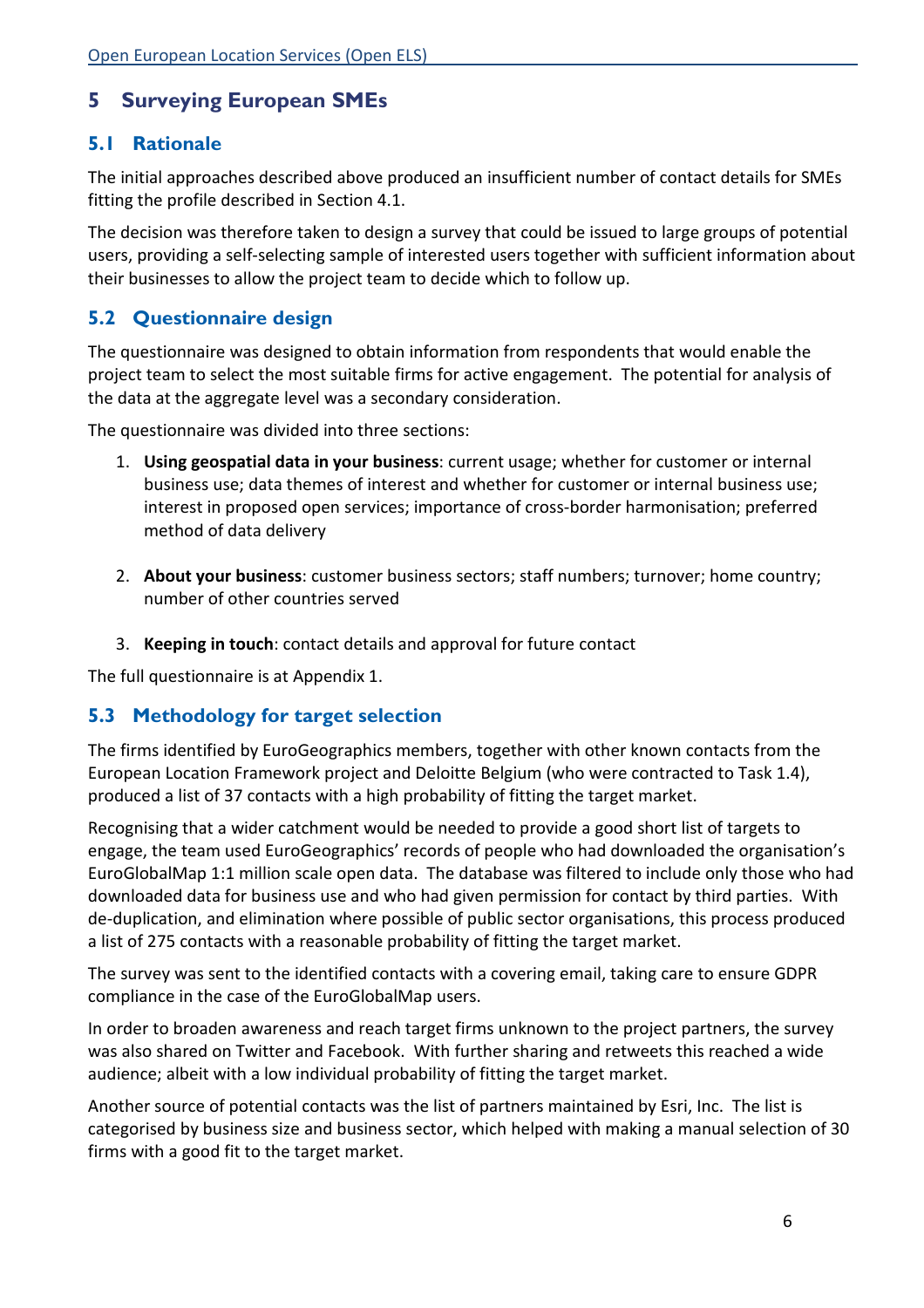The team also considered the potential of the SME database created by the smeSPIRE project. Unfortunately it was not possible in the time available to make contact with anyone connected with the project in order to understand the conditions under which it might be possible to re-use the data.

#### 5.4 Responses

#### A total of 32 responses were received:

| • EuroGeographics members / Deloitte: | 8 responses from 37 emails  |
|---------------------------------------|-----------------------------|
| • Users of EuroGlobalMap:             | 8 responses from 275 emails |
| • Esri partner database:              | 5 responses from 30 emails  |
| • Social media / unknown:             | 11 responses                |

Of these, 26 responses were substantially complete and included contact details with permission for further engagement.

> • Real estate: 14 • Finance and insurance: 9 • Environmental services: 14

By customer business sector:

- Energy and infrastructure: 17
- Emergency services: 8
- Transport: 13

(Totals add to more than 26 due to overlapping interests)

#### By home country:

|           | .       |           |                  |    |
|-----------|---------|-----------|------------------|----|
| $\bullet$ | Belgium | $\bullet$ | Netherlands      |    |
| $\bullet$ | Finland |           | Serbia           |    |
| $\bullet$ | Germany | $\bullet$ | Spain            | 12 |
| $\bullet$ | Greece  | $\bullet$ | Sweden           |    |
|           | Latvia  |           | • United Kingdom | Δ  |
|           |         |           |                  |    |

(Strong showing by Spain due to active EuroGeographics member in that country)

#### By annual turnover:

| $\bullet$ | Less than $£10m$ | 20 |
|-----------|------------------|----|
| $\bullet$ | €26-50m          |    |

•  $£51-100m$  2

#### By number of employees:

|        | $\bullet$ 1-10   | q  |
|--------|------------------|----|
|        | • $11-50$        | 13 |
|        | $\bullet$ 51-150 | 3  |
| $\sim$ | 1.51.25          | л  |

• 151-250 1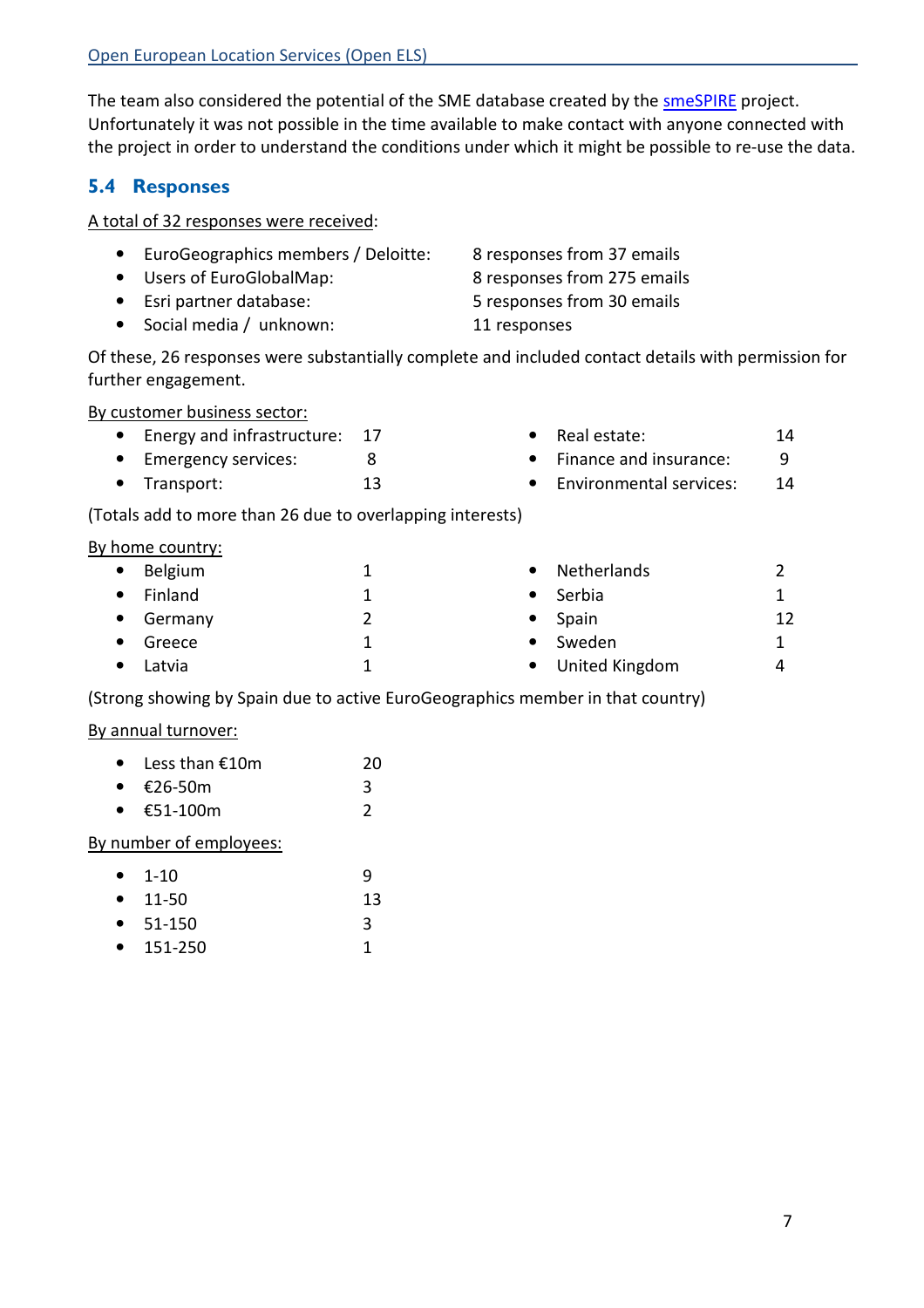## 5.5 Findings

As explained above, the survey was designed primarily to obtain information that would enable the project team to select the most suitable firms for active engagement. The potential for analysis of the data at the aggregate level was a secondary consideration. Nevertheless the survey has provided useful indications about how open location services may prove economically beneficial in the SME sector. The main findings are reported here.

#### Business Sectors served

Respondents were asked whether their business served customers in the priority customer segments identified at the start of the task (see Section 4.1). The chart below shows a good match with the intended target segments, providing initial reassurance that the distribution of the survey had reached the right types of firm.



DOES YOUR BUSINESS SERVE CUSTOMERS WHO OPERATE IN ANY OF THE FOLLOWING MARKETS?

#### Use of geospatial data

The overwhelming majority of respondents (22/26) reported using geospatial data in services for customers, with 3/26 using such data only for internal business purposes. One was not currently using geospatial data but expected to do so in future.

#### Sources of geospatial data

Almost all respondents (23/26) said they use official maps and/or cadastre, a finding that reinforces the continuing importance authoritative data from national sources. The next most popular source

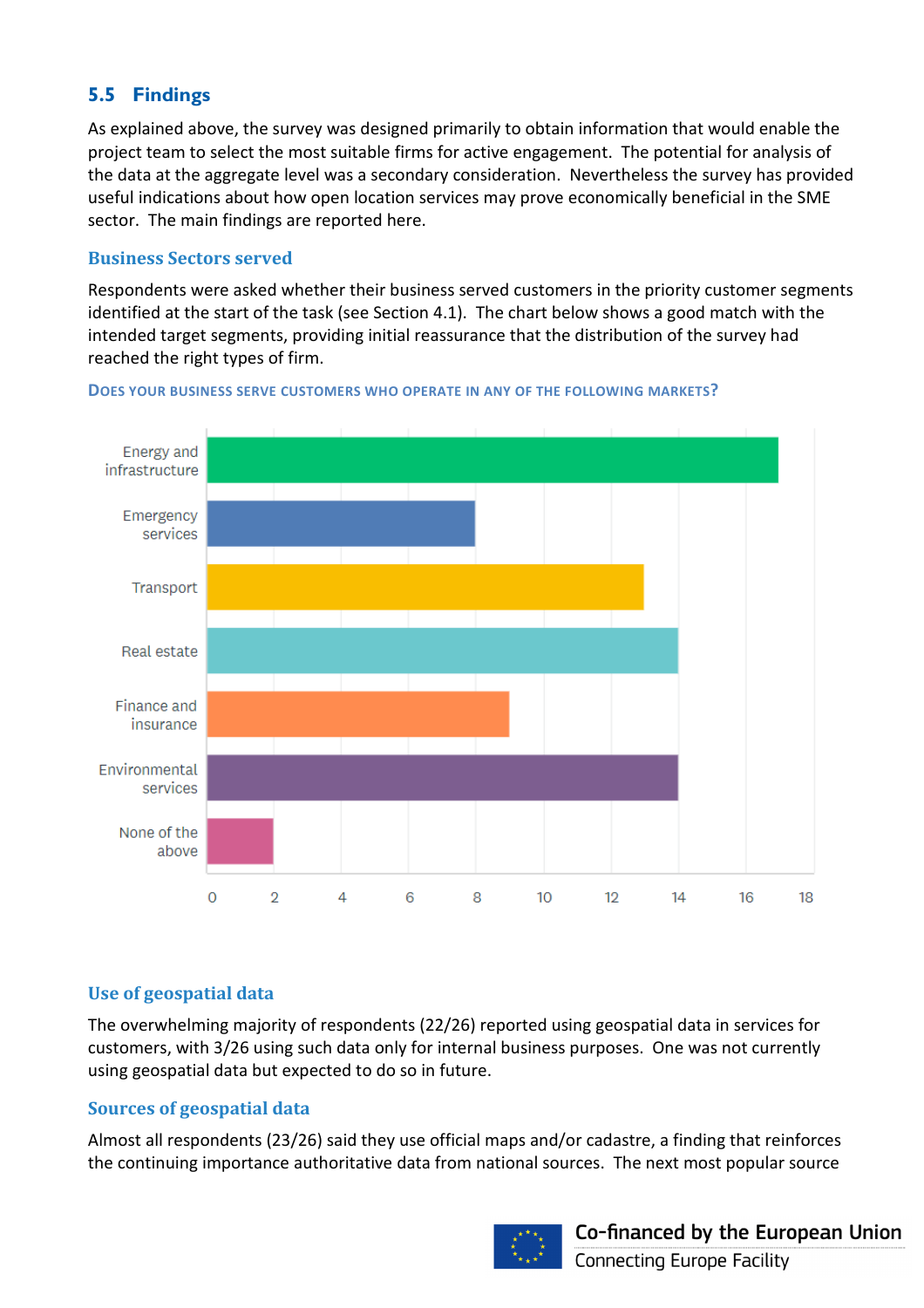was OpenStreetMap (17/26), followed by Google, Bing and HERE. Many respondents use more than one source of geospatial data.

#### Geospatial data themes of interest

Respondents were asked which of several INSPIRE-based data themes could be of interest to their business. The chart below shows a wide spread of interest, with Administrative Units, Addresses, Cadastral Parcels and Transport Networks featuring most often.





There is a good level of interest in each of the themes selected for development of Open ELS services: Geographical Names, Cadastral Parcels, Addresses, Buildings and Transport Networks. It should therefore not be a surprise that, when respondents were asked subsequently whether free cross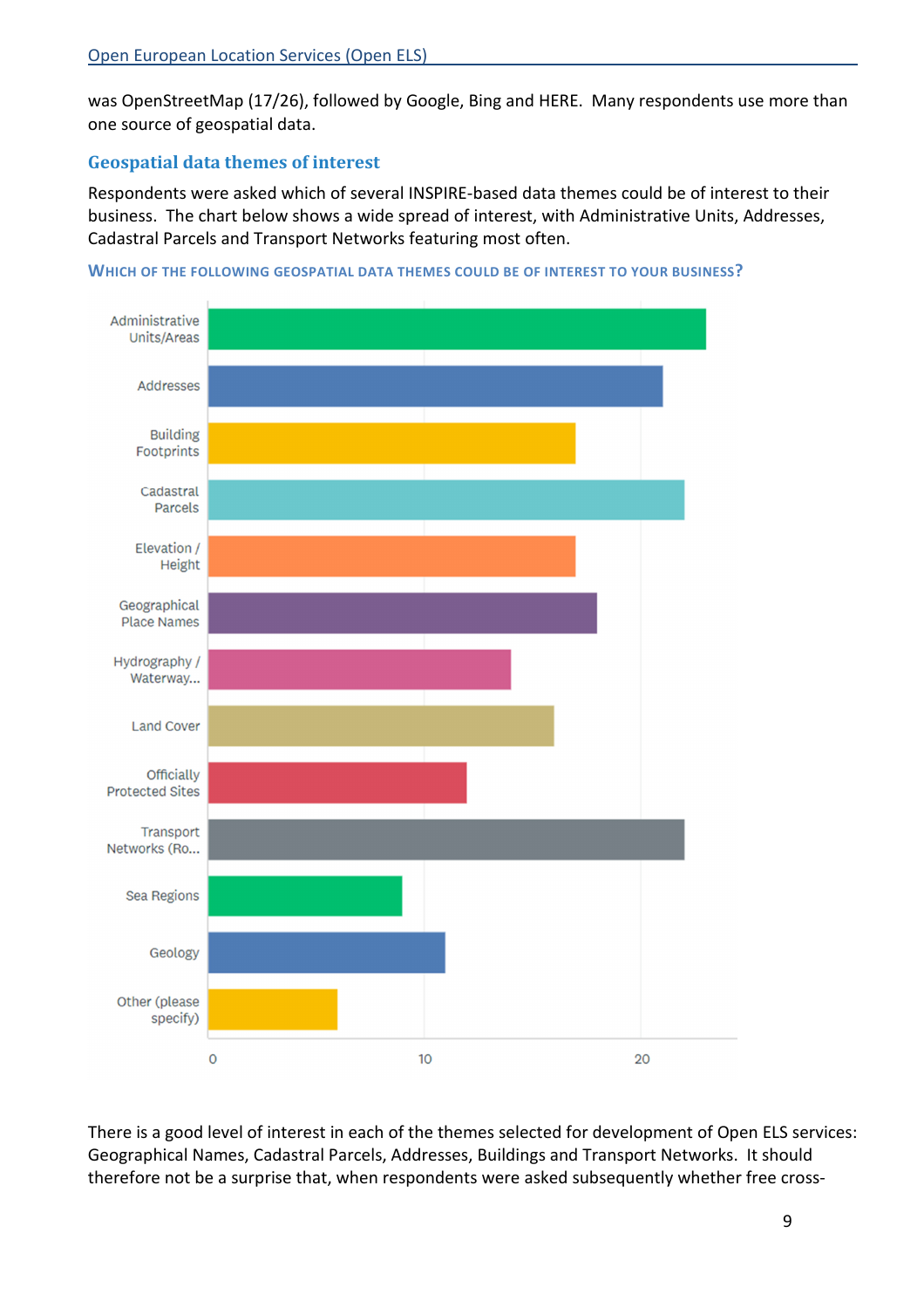border services based on these themes would be of interest, in each case more than 90% said they would. This is a very strong result, given the primary purpose of the survey to identify suitable firms with which to engage individually.

#### Importance of cross-border harmonisation

Respondents were asked about the importance of having data harmonised across national borders, this being a key feature of future Open ELS services. The chart below shows a majority reporting that this aspect is extremely or very important.





To explore this in more detail, respondents were asked two further questions:

- 1. For your business, how important is it that geographical features roads and buildings, for example - match visually/topographically across national borders?
- 2. For your business, how important is it that network features roads and rivers, for example connect topologically across national borders?

The responses to both these questions closely mirrored the chart above, though with small increases in the number of respondents selecting 'Not so important'.

These findings confirm that cross-border harmonisation is likely to prove a worthwhile benefit for this group of users.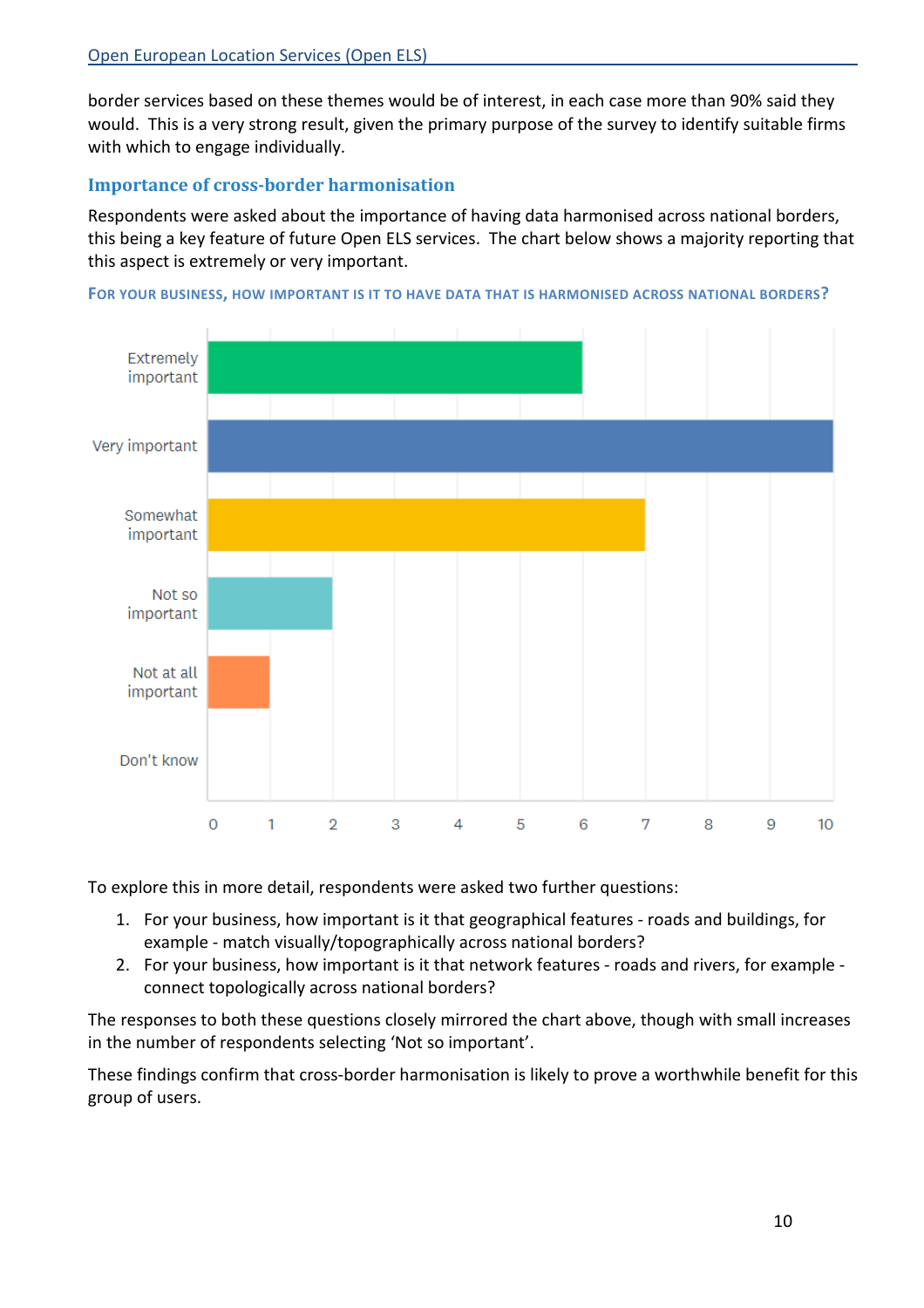#### Benefits of Open ELS services for SMEs

Respondents were asked about the benefits they would expect to gain from the use of Open ELS services. This provided a useful synergy with the work done in Task 1.4 – Economic Appraisal.

WHAT MIGHT BE THE MAIN BENEFITS FOR YOUR BUSINESS OF HAVING ACCESS TO FREE-OF-CHARGE HARMONISED GEOSPATIAL DATA SERVICES BASED ON AUTHORITATIVE OFFICIAL SOURCES?

|              | <b>ANSWER CHOICES</b><br>$\checkmark$                                                    |           | <b>RESPONSES</b> | $\blacktriangledown$ |
|--------------|------------------------------------------------------------------------------------------|-----------|------------------|----------------------|
|              | Possibility to improve your internal business processes                                  |           | 34.62%           | 9                    |
|              | Possibility to improve your existing products and services offering                      |           | 76.92%           | 20                   |
|              | Possibility to develop new products and services                                         |           | 73.08%           | 19                   |
|              | Possibility to develop new cross-border products and services                            |           | 61.54%           | 16                   |
| $\checkmark$ | Reduced costs for acquiring/accessing data                                               |           | 69.23%           | 18                   |
|              | Reduced time and costs of dealing with different national mapping and cadastral agencies |           | 73.08%           | 19                   |
|              | Reduced time and costs linked to data cleaning and handling                              |           | 57.69%           | 15                   |
|              | Don't know                                                                               |           | 0.00%            | $\Omega$             |
|              | Other (please explain)                                                                   | Responses | 3.85%            |                      |
|              | <b>Total Respondents: 26</b>                                                             |           |                  |                      |

Of particular note is the finding that more than half the respondents see the potential for developing new cross-border products and services as a benefit of Open ELS. Taken together with the majority believing that Open ELS could reduce the time and cost of dealing with multiple mapping and cadastral agencies, this serves as a strong endorsement of the Open ELS approach.

#### 6 Interviews

Having successfully identified a number of SMEs apparently meeting the criteria set out at Section 4.1, the next sub-task was to make contact with a selection of those firms to find out more about their current use of geospatial data and the benefits they might gain from Open ELS.

#### 6.1 Selection

Thirteen of the survey respondents were selected for initial contact, prioritising those with existing cross-border business and potential to act as value-added resellers while ensuring a good geographical spread. Members of the task team were assigned to make contact and, if possible, arrange interviews – preferably face-to-face.

A standard semi-structured interview template was prepared to facilitate the interviews and collection of broadly-comparable information from each. The template is at Annex 1.

Inevitably there was some attrition during the process; some potential interviewees did not respond to requests and in other cases it proved impossible to arrange interviews.

#### 6.2 Responses/findings

Six interviews were achieved with a good range of SMEs:

Strategia & Kalidad GIS, Spain – GI solutions

Realo, Belgium – real estate portal

PitPoint, Netherlands – provider of vehicle fuelling points for electric, hydrogen, LNG, etc.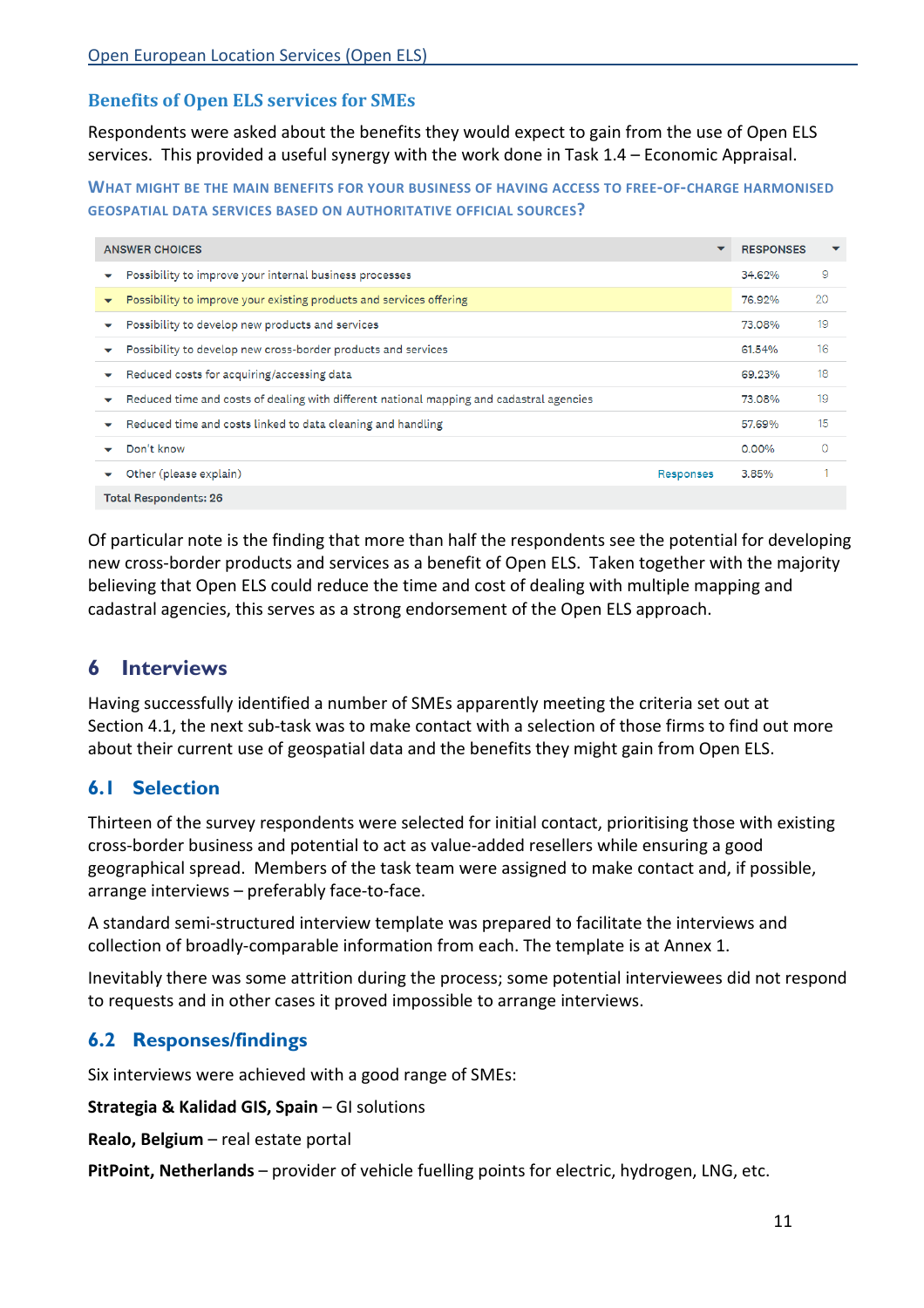Goolzoom, Spain – integration of GI data sources; initially cadastre and Google Maps

Cunning Running, UK – counter-terrorism and missing person search

GeoDux, Serbia – survey, engineering, IT and cadastre

The original interview reports are provided as Appendix 2 to this report.

Worthy of note is that several interviewees commented on difficulties they had experienced in obtaining reliable geospatial data in other countries, which had hindered their efforts to expand internationally. Such expansion was inevitably slow, because the data had to be sourced separately for each country and was not harmonised. This was especially a problem where relevant data sets are held by regional or local government. Cost was sometimes seen as an issue, but ready availability and easy access were considered more problematic. One may conclude that certain SMEs would find it easier to expand internationally if harmonised data were available; an effect that is hard to quantify economically, but potentially significant.

In relation to costs, interviewees commented on the amount of effort they currently expended on obtaining geospatial data, and that having a single source would release substantial cost savings.

Among the potential services, Open Cadastral Index Map was considered particularly attractive, and in some cases interviewees would consider paying for click-through access to property ownership data.

## 7 Further engagement

The list of survey respondents was later utilised to invite these firms to evaluate the Open ELS user interface during its development phase; first as wireframes and later in prototype form. The feedback from this engagement helped to refine the customer journey through the system and encouraged the team to include more information for new users.

As the end of the project approached there remained less time for demonstrating the services to users than would have been ideal. Nevertheless the team was able to schedule a webinar to which all interested parties were invited, and during which the use of the services through the new user interface was demonstrated.

Open ELS demonstration and test services were launched at the Geospatial World Forum in April 2019, where an exhibition stand provided further opportunities to demonstrate the functionality and future potential of the services. The event generated a good deal of interest and provided further links with firms large and small who expressed an interest. Contact details have been compiled into a single spreadsheet along with those of the survey respondents.

# 8 Conclusions

After some initial difficulties in identifying suitable firms with which to engage, the SME Engagement task produced useful insights which have affirmed the usefulness of the Open ELS approach to providing geospatial services to this sector. It also offers indications as to how such services may be marketed to SMEs based on their data needs, the benefits they expect from the services and their preferred means of gaining access to those services.

Comparing with the original plan, there was more focus on ascertaining user needs and less on providing opportunities for users to explore and evaluate the prototype services. As reported elsewhere, it took longer than expected to resolve some technical issues with the services and with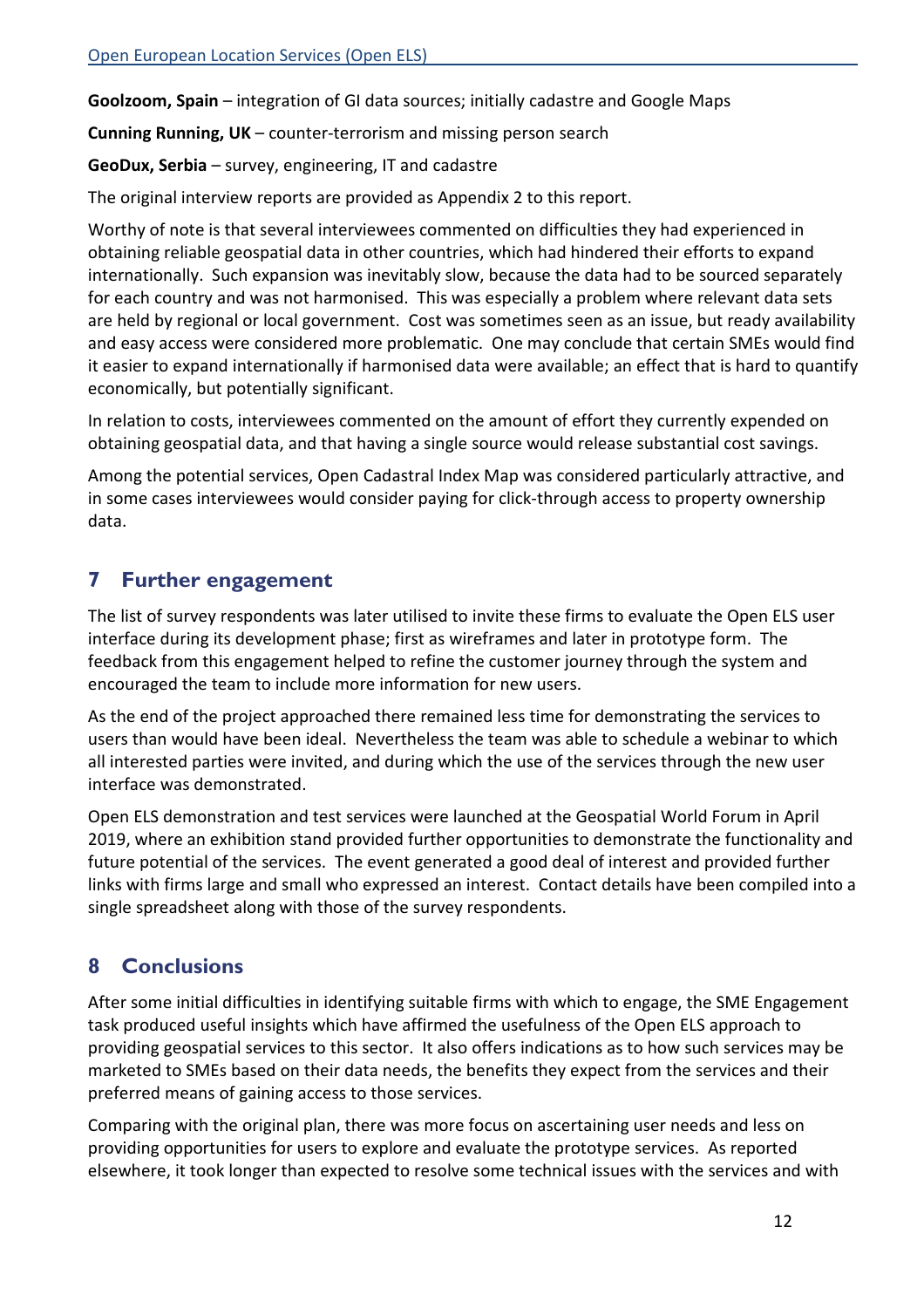the data supply from EuroGeographics members. With the benefit of hindsight it may have been ambitious to expect services to be ready for testing at the end of the first year of the project and, as a consequence, the opportunities for sharing outcomes with the SME community were somewhat restricted.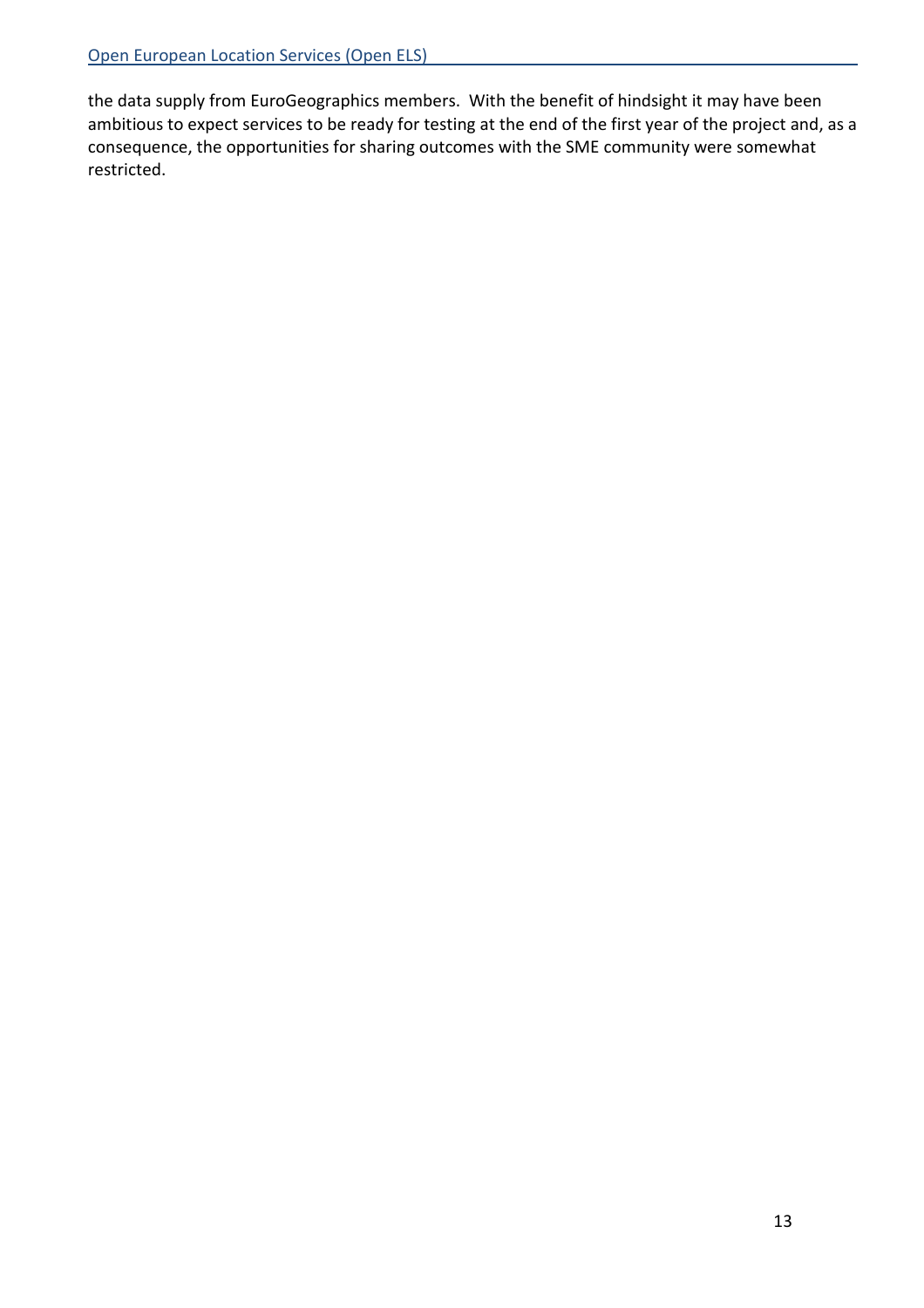9 Annex 1 – Interview template

Open European Location Services (Open ELS)

# SME Engagement Programme

# [Name of firm]

Initial interview by Open ELS project team

Interviewer:

Project Partner:

Date:

Version: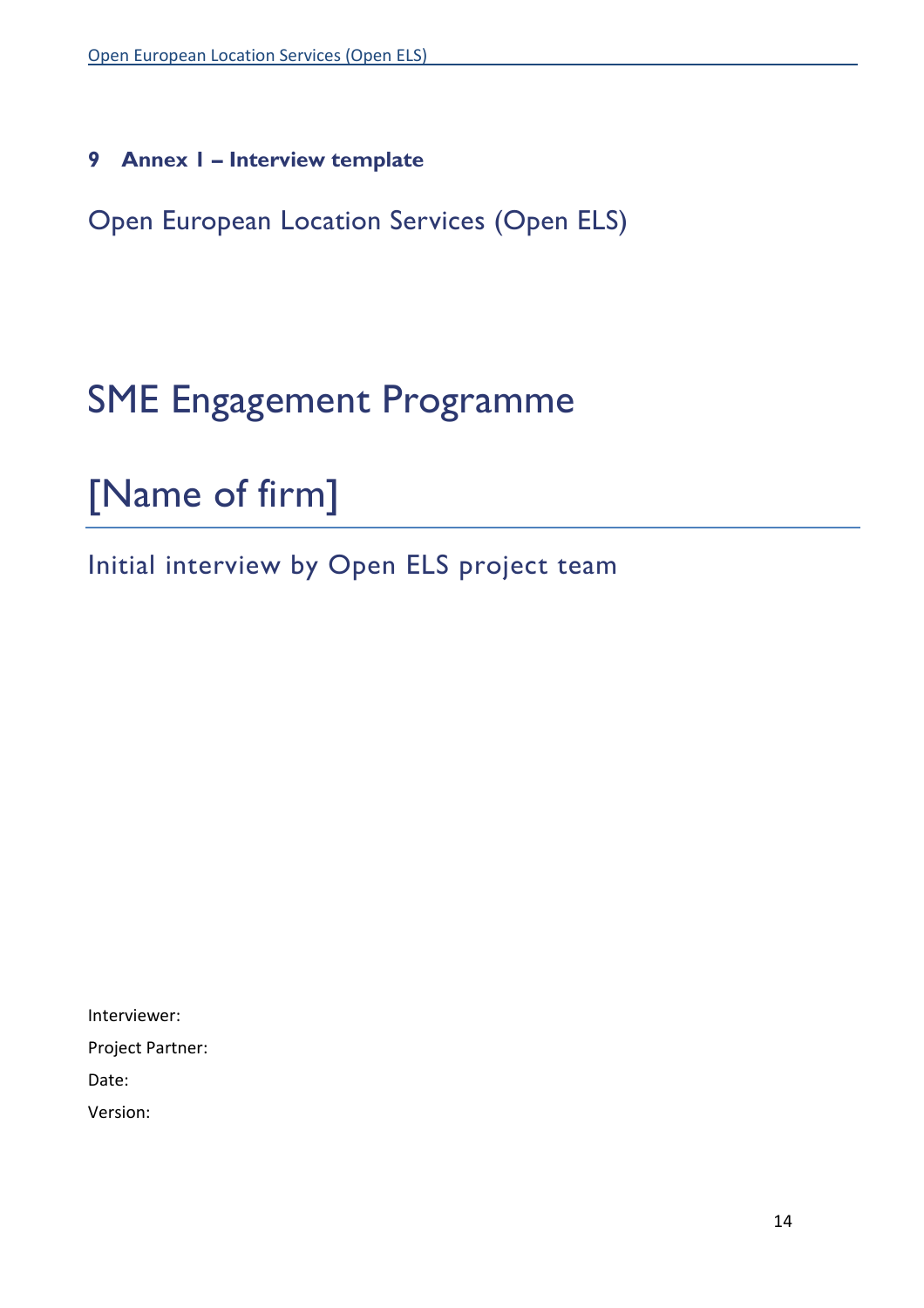#### 1 Interviewee

[Name]

[Position]

[Email]

[Telephone]

#### 2 Nature of business

2.1 Description taken from web site [abc.com]

#### 2.2 As described by interviewee

#### 2.3 Customer business sectors

From survey findings; validate with interviewee

| Energy and infrastructure |  |
|---------------------------|--|
| <b>Emergency services</b> |  |
| Transport                 |  |
| Real estate               |  |
| Finance & insurance       |  |
| Environmental services    |  |
| Others                    |  |

#### 2.4 Geospatial data sources currently in use

From survey findings; validate with interviewee

| Bing                   |  |
|------------------------|--|
| Google                 |  |
| Here                   |  |
| Official maps/cadastre |  |
| OpenStreetMap          |  |
| Others                 |  |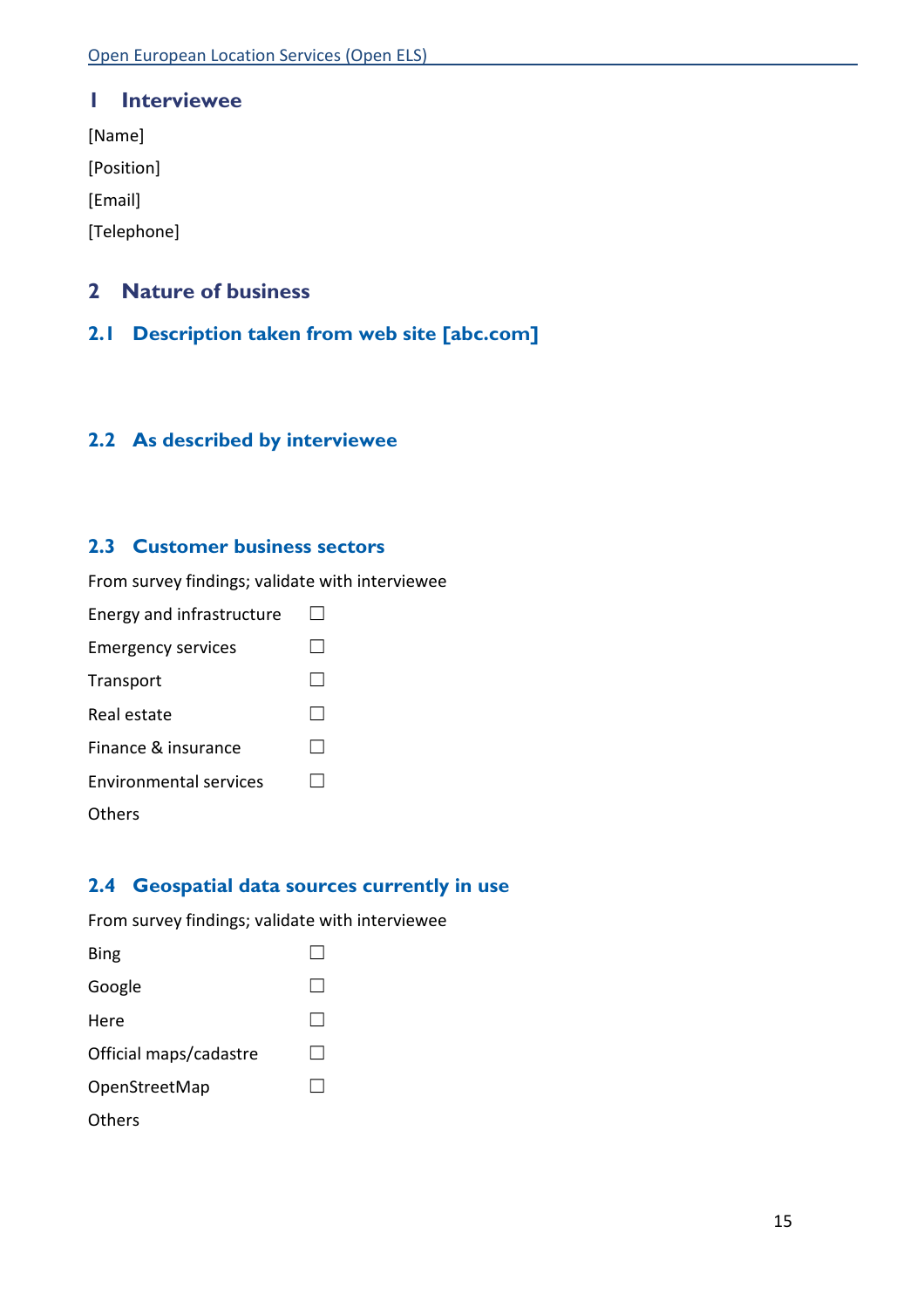# 3 Open ELS proposed services

Validate with interviewee which services are of interest.

In each case, guided by survey responses, find out:

What problem would you use this service to help you solve?

How could you use the service to address that problem?

What would the service have to provide to be of use to you? [List must-have features. Probe: cross-border harmonisation (of what?), topographic matching, network connectivity]

What other features and characteristics should the service have, ideally?

How would you expect to get access to the service?

Would you expect to have to register to use the service?

#### 3.1 EuroGlobalMap as a service

#### 3.2 Regional Geographical Names

- 3.3 Open Cadastral Index Map
- 3.4 Addresses

#### 3.5 Buildings

#### 3.6 Transport Network (Road & Rail)

## 4 Benefits anticipated from use of Open ELS services

In each case explore:

How would the benefits be achieved?

How could they be measured?

Quantify if possible, as:

- % of effort on a particular task
- Time saved
- Money saved
- Additional revenue opportunities